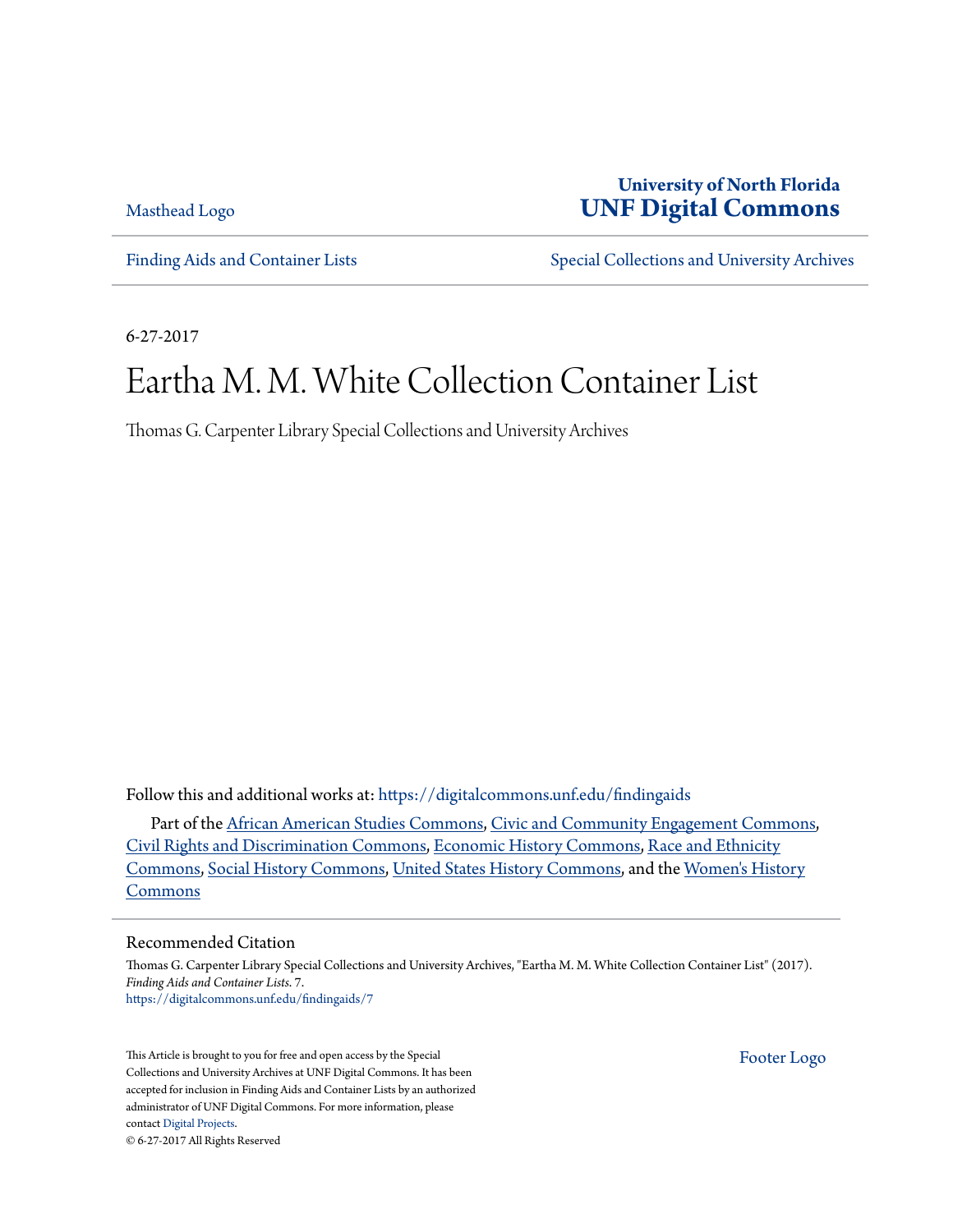# Eartha M. M. White Collection

### *Finding Aid*

| <b>Collection Number:</b> | M75-1                                                                         |
|---------------------------|-------------------------------------------------------------------------------|
| Dates:                    | (Inclusive) 1831-1974 (Bulk) 1930-1974                                        |
| Size:                     | 38 linear ft.                                                                 |
| <b>Repository:</b>        | Special Collections, Thomas G. Carpenter Library, University of North Florida |
| Arrangement:              | Alphabetical by topic; chronological within folder.                           |
| Language:                 | English                                                                       |

#### **Abstract**

Personal correspondence, documents, notes, memorabilia, printed materials and photographs. Notable materials include numerous photographs chronicling twentieth century black history in Jacksonville and historical photographs of urban Jacksonville. Included in the collection are the photographs of R. Lee Thomas, a black photographer active in the early twentieth century in the southern United States. Thomas' work covers primarily southern black religious and labor groups, circa 1946-49.

#### **Acquisition**

In 1975, the UNF Library acquired a portion of the estate of Eartha Mary Magdalene White (1876-1974). Dr. Daniel Schafer, a University of North Florida history professor, was instrumental in the acquisition.

### **Access to the Collection**

The UNF Library encourages use of the White Collection for research purposes. In order to preserve and protect the collection, casual browsing and circulation of materials are not feasible. The collection is open by appointment only - call: (904) 620-1533 to make an appointment. For information relating to Eartha White or the collection, e-mail [lib-special@unf.edu.](mailto:lib-special@unf.edu)

#### **Preferred Citation**

Eartha M. M. White Collection, Thomas G. Carpenter Library, University of North Florida, Jacksonville, Florida.

#### **Additional Guides**

An online exhibit of the Eartha M. M. White Collection is available. Electronic versions of some collection materials are available on the World Wide Web as part of [UNF Digital Commons,](http://digitalcommons.unf.edu/eartha_white/) and the [Florida](http://palmm.fcla.edu/fhp/)  [Heritage Collection.](http://palmm.fcla.edu/fhp/) Descriptions of individual items and photographs are available in the [Eartha M. M.](http://www.unf.edu/WorkArea/linkit.aspx?LinkIdentifier=id&ItemID=15032427978)  [White Collection Subject Guide.](http://www.unf.edu/WorkArea/linkit.aspx?LinkIdentifier=id&ItemID=15032427978)

#### **Related Materials**

In addition, the Clara White Mission, at 613 West Ashley Street, in downtown Jacksonville (phone: 904- 354-4162) has devoted the second floor to the Eartha M. M. White Historical Museum and Resource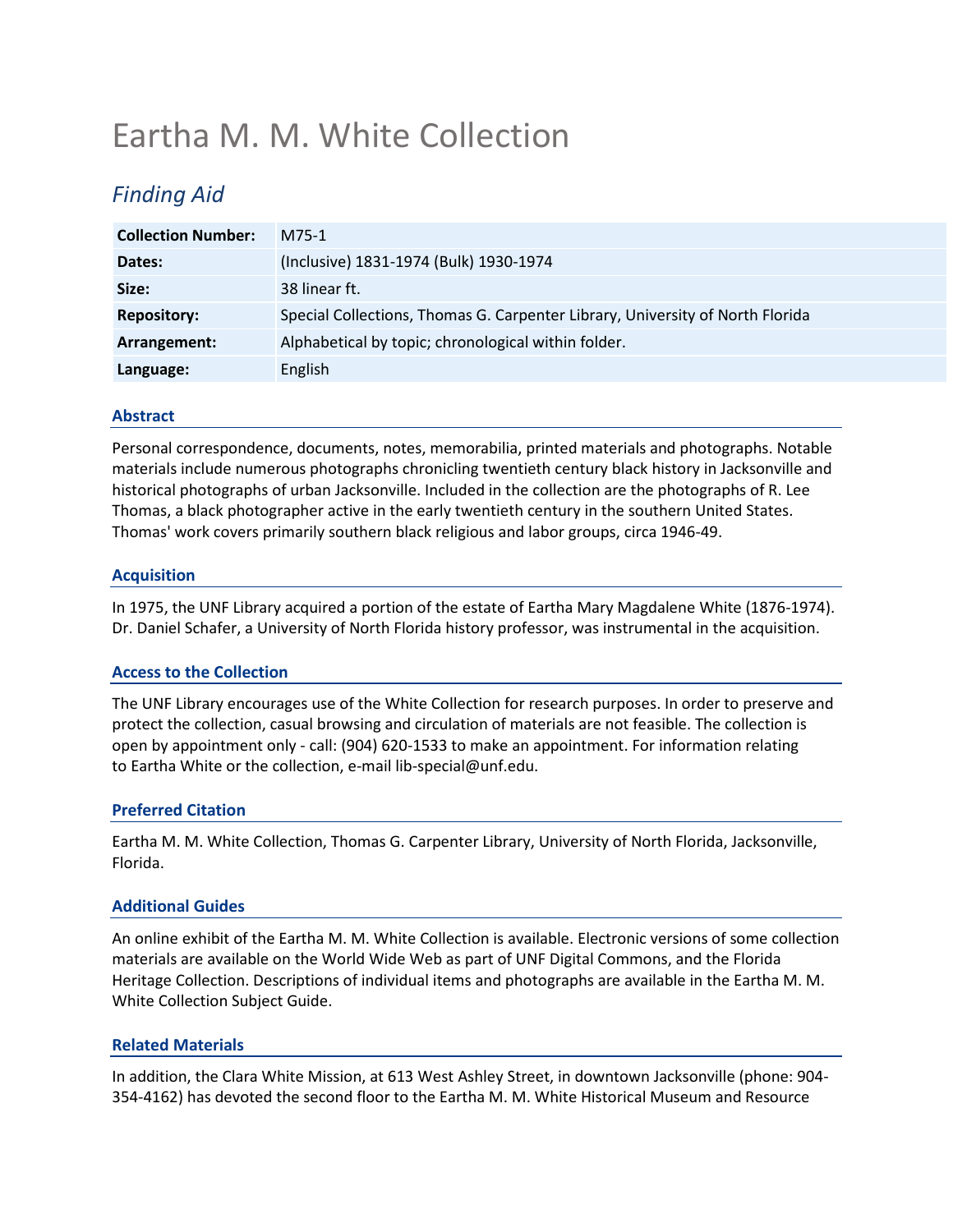Center. Rare photographs and other artifacts, including Miss White's personal furniture, are housed there. Serious researchers will want to visit both collections to assure full coverage of materials.

#### **Historical / Biographical Note**

Social welfare and community leader, educator, humanitarian, and business entrepreneur Eartha M. M. White was born in Jacksonville, Florida, on November 8, 1876. Member of the Oriental-American Opera Company, 1895-96; toured U.S. and Europe with Company. Owned a number of small businesses from 1905-1930: a dry-goods store, employment bureau, real-estate business, small laundry. Public service activities included: operated the only orphanage for black children in Duval County; directed War Camp Community Services; headed the Negro Republican Women Voters; established the Clara White Mission for black relief activities and the Eartha M.M. White Nursing Home. Died in Jacksonville on January 18, 1974.

#### **Scope and Content Note**

The collection consists of more than 1,000 items, including her personal papers, documents, photographs and other memorabilia. The bulk of the collection are photographs depicting friends, relatives and events from her long life. Sizes of the photographs vary, ranging from 5x7 to 12x16 inches. A significant amount of her business and personal correspondence is also included. An extensive subject index is available for use with the collection.

Since she was an acquaintance and contemporary of many prominent African American leaders in the United States, the collection also includes a number of photographs, books, and letters relating to African American history and African American leaders in the United States. The collection is particularly valuable for research on black history in the Northeast Florida region in the twentieth century. There are rare photographs of early Jacksonville scenes depicting urban streets, historic churches, and buildings. Particularly significant are items from the Afro-American Insurance Company (1901-1990), an historic, black business in Jacksonville, and documentation of the early business leagues and social associations with which Eartha White was affiliated.

The collection also contains 156 black and white photographs of southern African American religious and labor groups, circa 1946-1949, by photographer R. Lee Thomas of Mound Bayou, Mississippi. His imprint contains the caption: *Made by R. Lee Thomas, Mound Bayou, Mississippi, The Oldest Negro Town in America.* Mr. Thomas was an African American photographer active in the early twentieth century in the southern United States, whose work provides photographic documentation of southern black social life during that time period. The majority of the photographs depict groups from Birmingham, Alabama, and adjacent areas.

#### **Index Terms**

The following terms have been used to index the description of this collection:

- White, Eartha M. M., 1876-1974
- Thomas, R. Lee
- African American women
- African American businesspeople
- Nursing homes
- African American photographers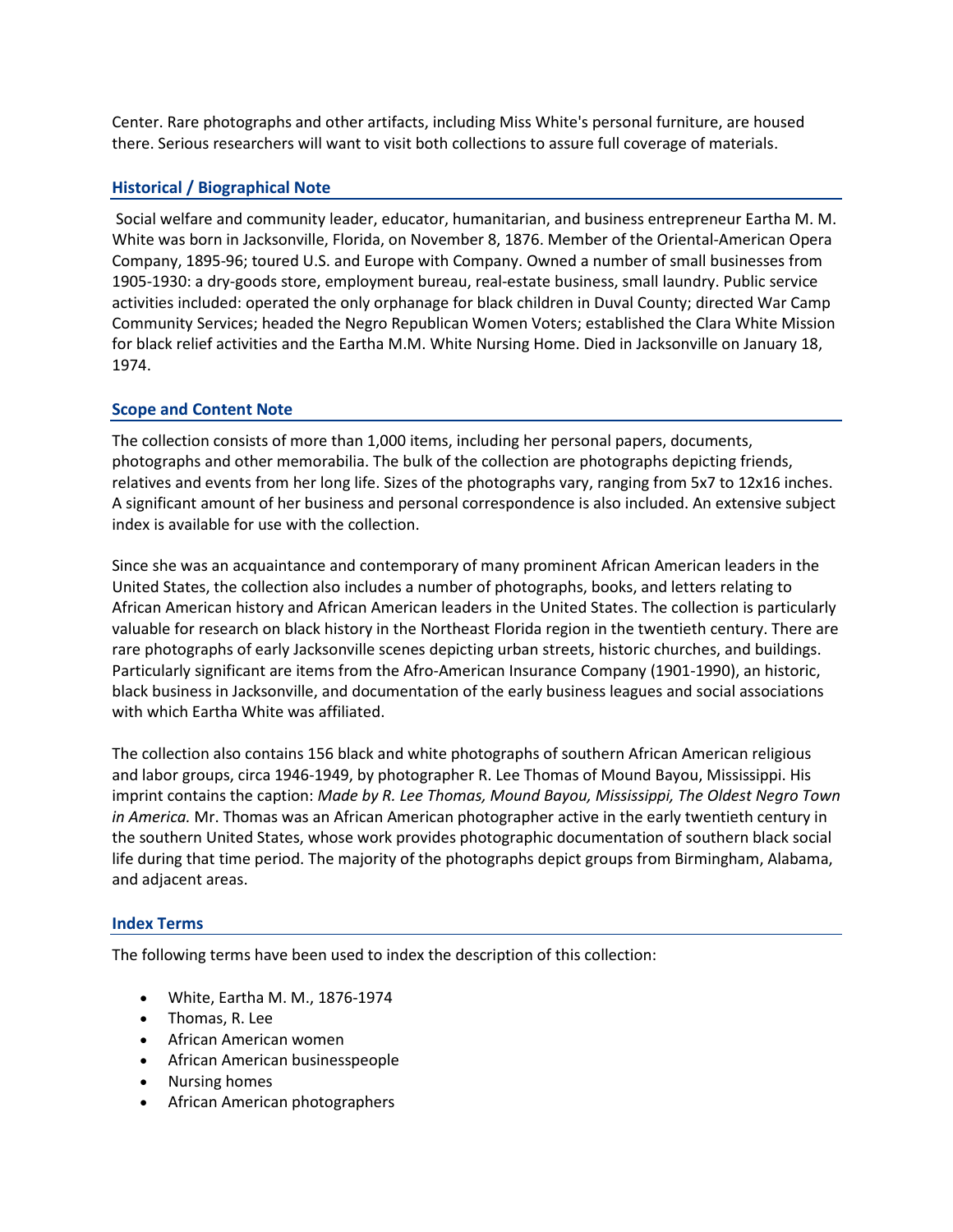- Clara White Mission
- Eartha M. M. White Nursing Home
- Duval County (Fla.)--History
- Jacksonville (Fla.)—History

## Container List

|                | <b>Correspondence and Subject Files, 1831-1974</b>                                       |
|----------------|------------------------------------------------------------------------------------------|
| <b>Box</b>     | <b>Folder Description</b>                                                                |
| A              | Adoption Agency / Child Placement and Orphanage (Jacksonville, Fla.) 1919 -1953, n.d.    |
| B              | Afro-American Industrial / Life Insurance Company. 1916-1961, n.d.                       |
| C              | Afro-American Women's Club. n.d.                                                         |
| D              | Allen, Richard. n.d.                                                                     |
| Da             | American Beach. n.d.                                                                     |
| E              | American National Red Cross. 1933-1963, n.d.                                             |
| F              | Bethel Baptist Institutional Church. 1899-1958, n.d.                                     |
| G              | Bethune, Mary McLeod. 1919-1955, n.d.                                                    |
| н              | Bethune Cookman College. 1961 and n.d.                                                   |
| $\mathbf{I}$   | Black Business / African American Business Enterprises. 1907-1957, n.d.                  |
| J              | Black History / African Americans--History. 1928-1957, n.d.                              |
| K              | Black Leaders / African American Leadership. 1872-1904, n.d.                             |
| L              | Blodgett, Joseph H. n.d.                                                                 |
| M              | Buildings--Florida--Jacksonville. 1942, n.d.                                             |
| N              | Business Cards. n.d.                                                                     |
| O              | Chavis, Vivian. 1930-1962, n.d.                                                          |
| P              | Churches / African American Churches. 1929-1965, n.d.                                    |
| Q              | Citizens Relief Committee (Jacksonville, Florida) 1936.                                  |
| R.             | Clara White Mission (General). 1937-1968, n.d.                                           |
| $S-T$          | Clara White Mission--Activities. 1931-1963, n.d.                                         |
| U-W            | Clara White Mission--Business & Financial Records (bills and receipts, contributions and |
|                | appropriations). 1902-1963, n.d.                                                         |
| X              | Clara White Mission--Publications. 1957 and n.d.                                         |
| Υ              | Clara White Mission--Solicitations. 1933-1972, n.d.                                      |
| Z              | Coleman, Bessie. 1926.                                                                   |
| A1             | Community Activities (Jacksonville, Fla.) 1897-1966, n.d.                                |
| <b>B1</b>      | Community Chest Association (Jacksonville, Fla.) 1926-1941, n.d.                         |
| C1             | Correctional Institutions. 1906-1957, n.d.                                               |
| D <sub>1</sub> | Crisis (publication). 1942.                                                              |
| E1             | Cunningham, Nancy Violette. 1928-1930, n.d.                                              |
| F <sub>1</sub> | Daughter of the Elks. 1929-1957, n.d.                                                    |
| G1             | De Veaux, John A. 1950 and n.d.                                                          |
| H1             | Documents, Miscellaneous. 1871-1960, n.d.                                                |
| $\mathbf{11}$  | Douglass, Frederick. 1889 and n.d.                                                       |
| J1             | Duval County (Fla.) Teachers' Association. 1952.                                         |
| K1             | Eartha M. M. White Historic Museum. n.d.                                                 |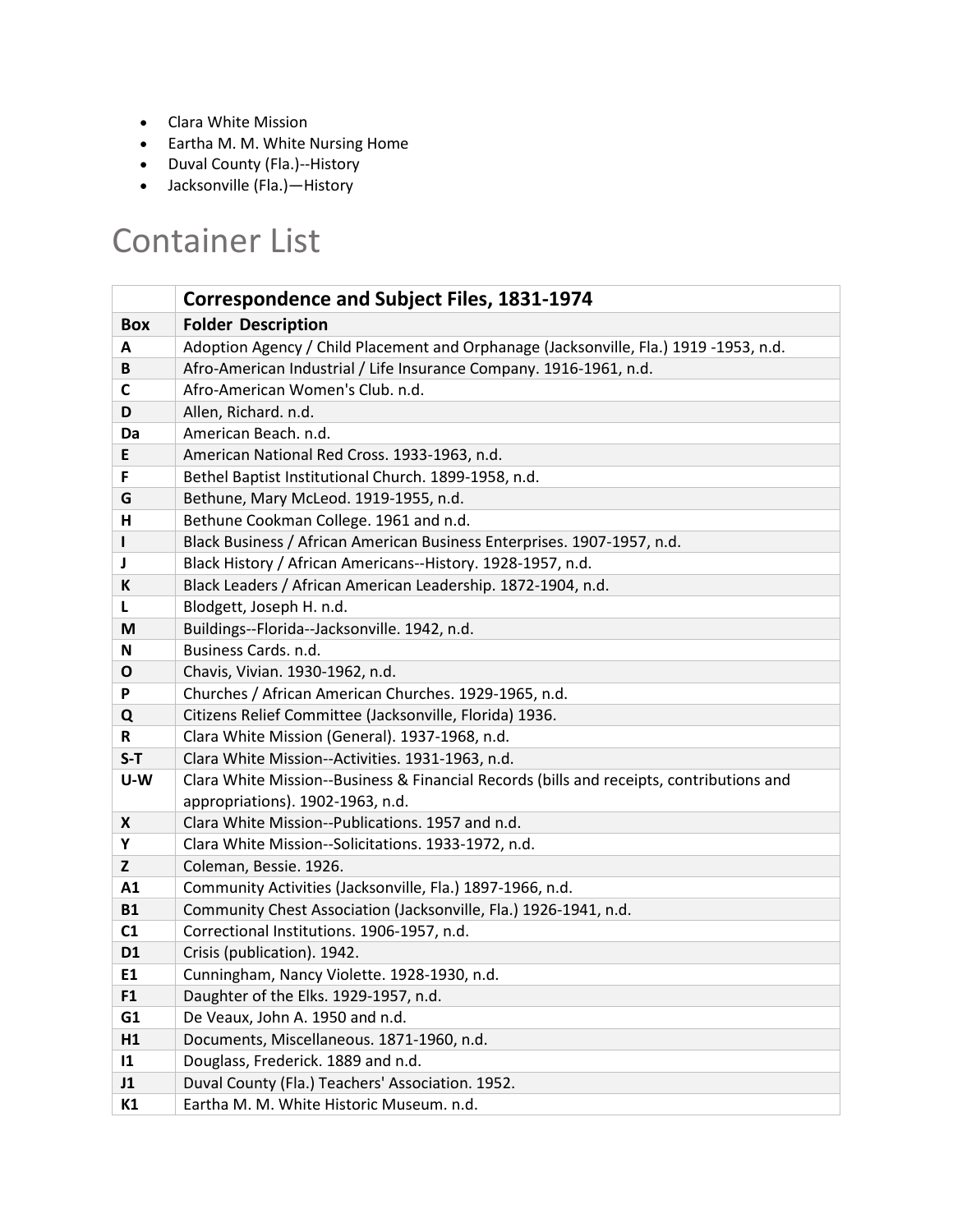| L1             | Eartha M. M. White Nursing Home. 1969-1981, n.d.                                       |
|----------------|----------------------------------------------------------------------------------------|
| M1             | Edward Waters College. 1924-1970, n.d.                                                 |
| N1             | Emancipation Proclamation--Celebrations. 1945-1950, n.d.                               |
| 01             | English, L. H. n.d.                                                                    |
| <b>P1</b>      | Florida Agricultural and Mechanical University. 1930-1954, n.d.                        |
| Q1             | Florida Baptist Academy / Florida Normal and Industrial Institute / Florida Normal and |
|                | Industrial Memorial College. 1907-1959, n.d.                                           |
| R1             | Florida State Normal School. 1909.                                                     |
| S <sub>1</sub> | Fresh Air Camp (Jacksonville, Fla.) 1930 and n.d.                                      |
| T1             | Gibbs, Jonathan C. n.d.                                                                |
| U1             | Gray, Annie A. . 1902-1934.                                                            |
| V1             | Harrison, Henry (Reverend). 1907-1917?, n.d.                                           |
| W1             | Housewives League. 1958-1960.                                                          |
| X1             | Iota Phi Lambda Society. 1949-1959, n.d.                                               |
| Y1             | Jacksonville (Fla.)--History. 1915-1968.                                               |
| Z1             | Jacksonville Business League (Fla.) 1953.                                              |
| A2             | Jacksonville (Fla.)--Community Leaders. 1930-1959, n.d.                                |
| <b>B2</b>      | Jacksonville Historical Society (Fla.) 1929-1931.                                      |
| C <sub>2</sub> | Jacksonville Humane Society (Fla.) 1935 and n.d.                                       |
| D <sub>2</sub> | Jacksonville Negro Welfare League (Fla.) 1928-1954, n.d.                               |
| E <sub>2</sub> | Jacksonville Patriotic League Committee (Fla.) n.d.                                    |
| F <sub>2</sub> | Johnson, Aurellia. 1954-1970.                                                          |
| G <sub>2</sub> | Johnson, James Weldon. 1913-1975, n.d.                                                 |
| H <sub>2</sub> | Johnson, John Rosamond. 1913-1914, n.d.                                                |
| 12             | Johnson, Rachel. 1917-1922, n.d.                                                       |
| J2             | Jordan, James Lloyd. 1894-1896.                                                        |
| <b>K2</b>      | Knights of Pythias. 1918-1939.                                                         |
| L2             | Lee, Joseph E. 1881-1913, n.d.                                                         |
| M <sub>2</sub> | Letters, Miscellaneous. n.d.                                                           |
| N <sub>2</sub> | Lincoln Country Club (Jacksonville, Fla.) 1927-1950, n.d.                              |
| <b>O2</b>      | Lincoln-Douglass Memorial Association. 1909-1963, n.d.                                 |
| P <sub>2</sub> | Manhattan Beach, Fla. n.d.                                                             |
| Q2             | McGill, Simuel Decatur. 1901-1946, n.d.                                                |
| R <sub>2</sub> | Memorial Day Services. 1933, n.d.                                                      |
| <b>S2</b>      | Memorial and Funeral Services. 1914-1970, n.d.                                         |
| <b>T2</b>      | Mercy Hospital (Jacksonville, Fla.) 1953-1958, n.d.                                    |
| U <sub>2</sub> | Merry Hearts Club (Jacksonville, Fla.) 1935-1966, n.d.                                 |
| V <sub>2</sub> | Military Activities (Jacksonville, Fla.; Savannah, Ga.) 1917-1962, n.d.                |
| W <sub>2</sub> | Missionary Work. 1922-1938, n.d.                                                       |
| <b>X2</b>      | Moncrief Springs (Jacksonville, Fla.) 1950-1963, n.d.                                  |
| <b>Y2</b>      | National Association for the Advancement of Colored People. 1922-1959.                 |
| <b>Z2</b>      | Women's Clubs activities:                                                              |
|                | City Federation of Colored Women's Clubs, 1915-1952, n.d.                              |
|                | Florida State Federation of Colored Women's Clubs, 1909-1957, n.d.                     |
|                | National Association of Colored Women, 1910-1924, n.d.                                 |
|                | National Association of Colored Women's Clubs, 1914-1956                               |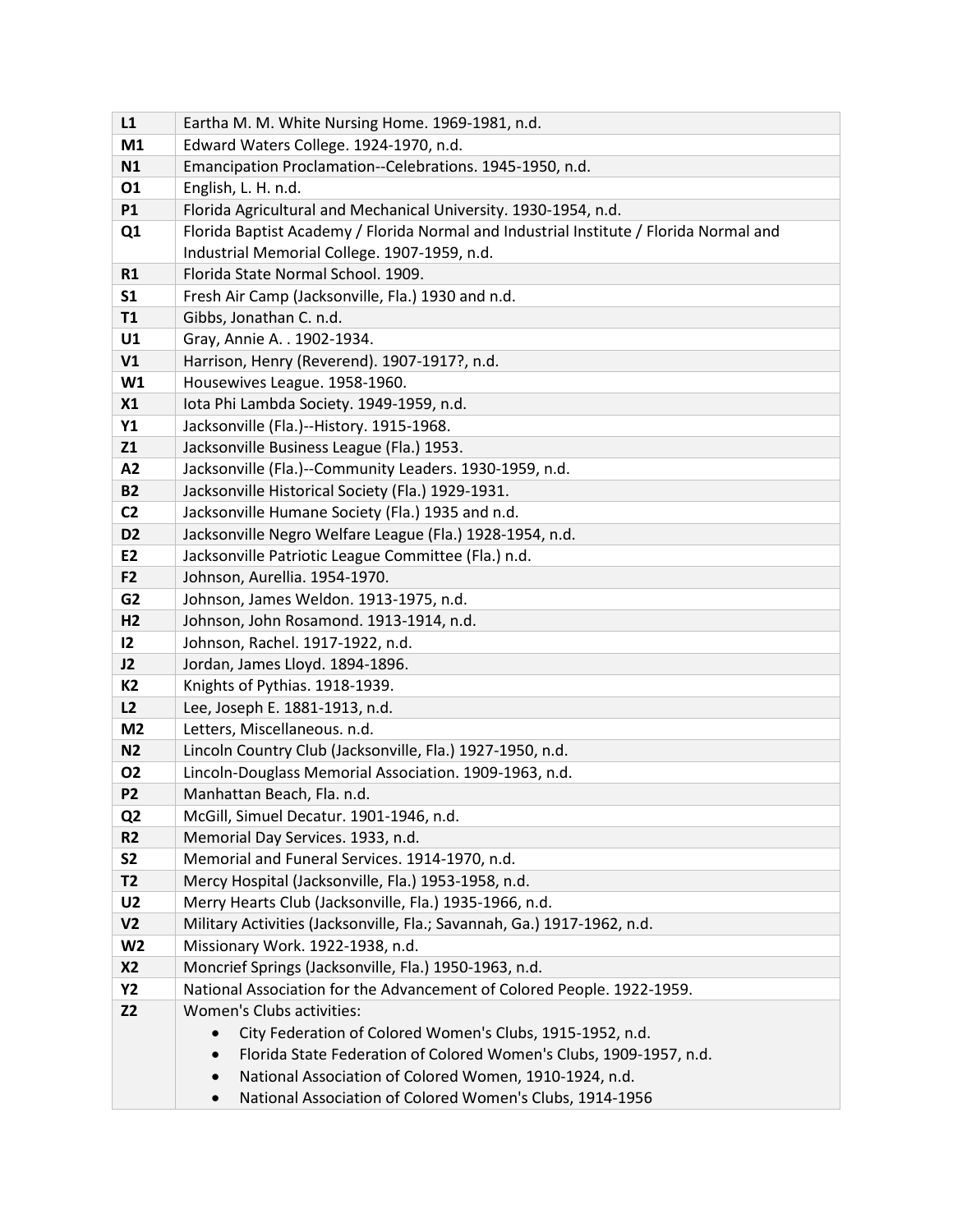|                  | Northeastern Federation of Women's Clubs, 1916                            |
|------------------|---------------------------------------------------------------------------|
|                  | Southeastern Federation of Colored Women's Clubs, 1949-1953               |
| A <sub>3</sub>   | National League on Urban Conditions among Negroes. 1915.                  |
| <b>B3</b>        | National Negro Business League. 1924-1962, n.d.                           |
| C <sub>3</sub>   | National Urban League. 1926.                                              |
| <b>F3-K3</b>     | Old Folks Home (Jacksonville, Fla.) 1911-1965, n.d.                       |
| L <sub>3</sub>   | Order of Eastern Star. 1927, n.d.                                         |
| M <sub>3</sub>   | Organizations, Social. 1946-1947, n.d.                                    |
| N3               | Drama events ("Pearly Gates" play) 1955                                   |
| <b>O3</b>        | Peartree, Mollie. 1936 and n.d.                                           |
| P <sub>3</sub>   | Perkins, Daniel Webster. 1954, n.d.                                       |
| <b>Y3</b>        | Postcards. 1941-1962, n.d.                                                |
| Z3               | Pratt, Lawton Leroy. 1942-1945, n.d.                                      |
| <b>B4</b>        | Randolph, A. Phillip. 1957-1963, n.d.                                     |
| C <sub>4</sub>   | Republican National Committee (U.S.) / Republican Party. 1920-1938, n.d.  |
| D <sub>4</sub>   | Ross, George E. n.d.                                                      |
| E4               | Sammis, Albert C., Jr. 1920-1930, n.d.                                    |
| Z <sub>5</sub>   | Savage, Augusta (Sculpture) 1939.                                         |
| F4               | Schools--Florida--Jacksonville. 1893-1957, n. d.                          |
| G4               | Service Laundry Company (Jacksonville, Fla.) 1921-1923, n.d.              |
| H4               | Show Business. 1895-1901, n.d.                                            |
| 4                | Silas Green Company. 1929-1930, n.d.                                      |
| J4               | Simpson, Caldonia. 1947-1957, n.d.                                        |
| <b>K4</b>        | Social Work. 1911-1931, n.d.                                              |
| L <sub>4</sub>   | Stanton High School (Jacksonville, Fla.). 1887-1972, n.d.                 |
| M4               | Taylor, George E. 1904.                                                   |
| <b>N4</b>        | Testimonials. 1950-1969.                                                  |
| <b>O4</b>        | Thompson, Charles J. 1928-1934.                                           |
| <b>P4</b>        | Union Benevolent Association (Jacksonville, Fla.) 1930-1934, n.d.         |
| Q <sub>4</sub>   | Washington, Booker T. / Margaret James Murray Washington. 1913-1950, n.d. |
| R4               | White, Clara English. 1896-1922, n.d.                                     |
| <b>S4</b>        | White, Eartha M.M. --Travels. 1912-1955, n.d.                             |
| <b>T4</b>        | White, Eartha M. M. (General - Acquisition of Collection) 1974.           |
| U <sub>4</sub>   | White, Eartha M. M. -- Awards and Certificates. 1900-1972, n.d.           |
| V4               | White, Eartha M. M. -- Biographies. 1951-1974, n.d.                       |
| <b>W4</b>        | White, Eartha M. M. -- Birthdays and Testimonials. 1942-1973, n.d.        |
| <b>X4</b>        | White, Eartha M. M. -- Business Cards. n.d.                               |
| Y4               | White, Eartha M. M. -- Correspondence (Business) 1910-1972, n.d.          |
| Z4, A5           | White, Eartha M. M. -- Financial records. 1900-1972, n.d.                 |
| <b>B5</b>        | White, Eartha M. M. -- Correspondence (Letters of appeal) 1900-1967, n.d. |
| C <sub>5</sub>   | White, Eartha M. M. -- Correspondence (Letters of appreciation) 1904-1965 |
| D5, F5           | D5, F5 White, Eartha M. M. -- Writings (Manuscripts, notes) n.d.          |
| E5               | White, Eartha M. M. -- Meetings and Conferences. 1919-1960, n.d.          |
| G5               | White, Eartha M. M. -- Correspondence (Personal) 1895-1961, n.d.          |
| 15 <sub>15</sub> | White, Eartha M. M. -- Publications. 1933, n.d.                           |
| <b>J5-K5</b>     | White, Eartha M. M. -- Real Estate. 1885-1962, n.d.                       |